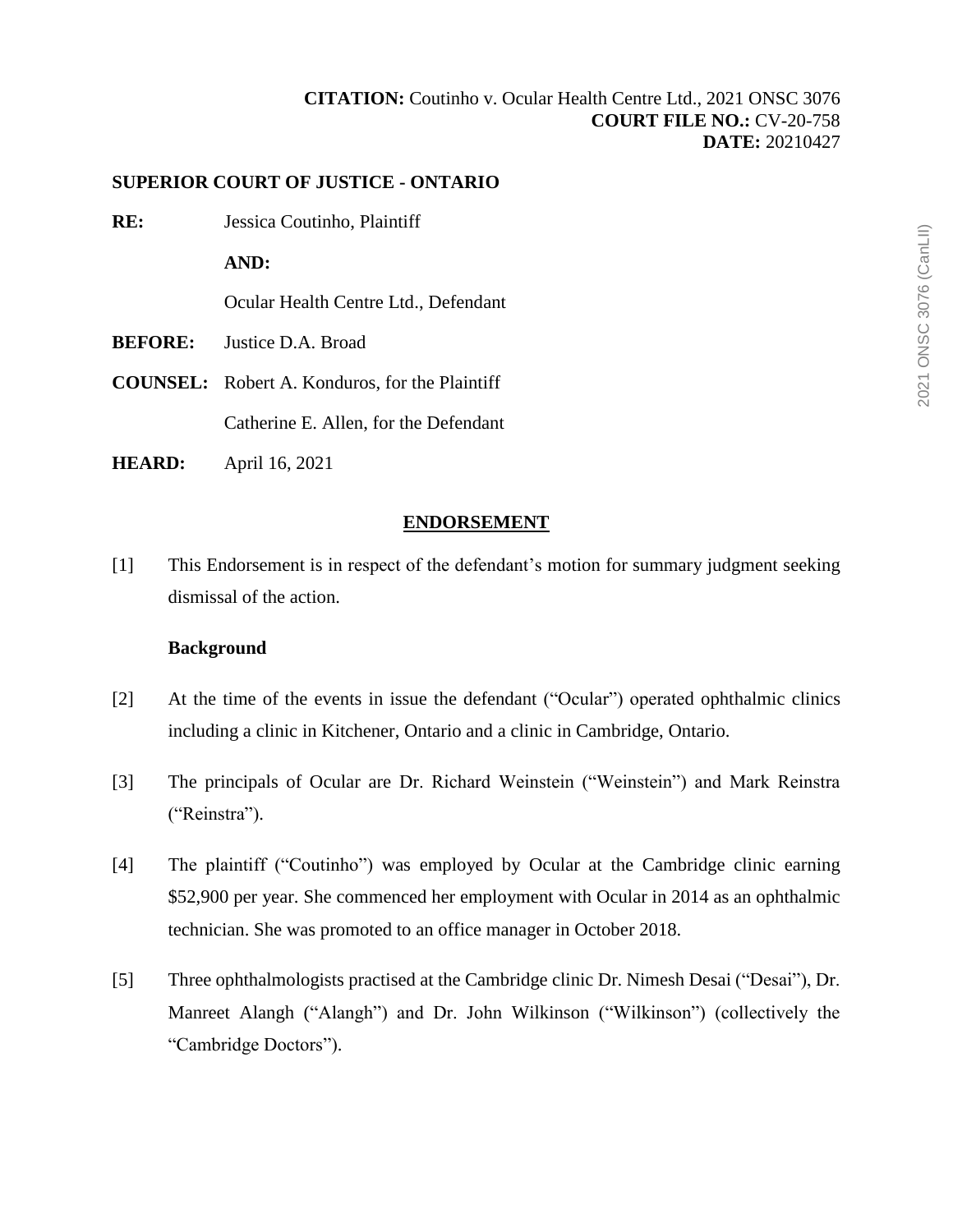- [6] In April 2020 Weinstein and Reinstra on the one side and Desai and Alangh on the other were embroiled in a dispute over various corporate and business issues. The dispute had been ongoing for some months. It is not clear from the motion material whether Wilkinson was involved in the dispute.
- [7] On April 28, 2020 Ocular's lawyer wrote to Desai's lawyer and to Alangh personally alleging that they had failed to comply with COVID-19 physical distancing guidelines in relation to their practices at the Cambridge clinic and requiring them to take immediate steps to comply with the physical distancing guidelines failing which they would not be permitted to practice at the Cambridge clinic. The letters also alleged that Desai and Alangh were in default of certain financial obligations to Ocular and demanded payment by them of the claimed obligations no later than noon on Thursday, April 30, 2020 failing which Weinstein "will take all necessary steps to enforce his rights."
- [8] By letter dated April 30, 2020 the lawyer for Desai and Alangh responded, asserting that the allegations in respect of purported breaches of COVID-19 physical distancing guidelines were "completely baseless" and denying that that there were any monies owing by Desai and Alangh to Ocular.
- [9] Reinstra attended at the Cambridge clinic after hours on April 30, 2020 and changed the locks to the premises.
- [10] Coutinho attended for work at 8:30 a.m. on May 1, 2020 and was met by Reinstra and two of the Cambridge Doctors. Reinstra advised each of them that they would not be allowed entry. Coutinho returned to her home and on arrival received a telephone call from Reinstra who stated:

"Hi Jessie, it's Mark. I am going to read this off so you know this isn't really me telling you this. As you are aware the Cambridge office is closed. Don't worry about pay. You will be paid until further notice. If you have any questions you are to contact [two named employees] at the Kitchener office. I will follow up with you the following week to discuss things. If you discuss this conversation with the doctors you work for, that will be cause for termination."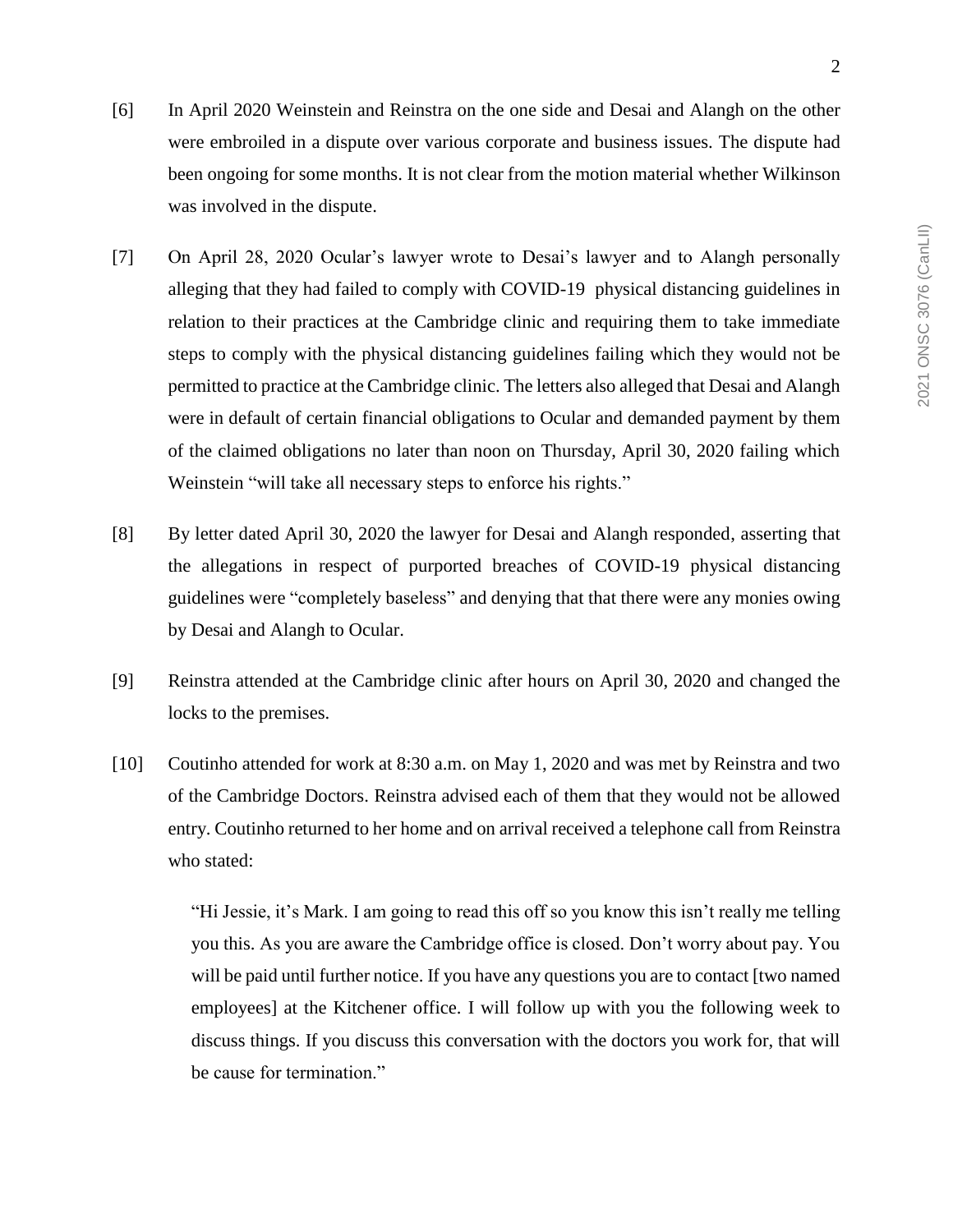- [11] Reinstra did not contact Coutinho during the following week notwithstanding his advice to her that he would do so.
- [12] On May 29, 2020 Reinstra wrote to Coutinho on Ocular letterhead advising of the following:
	- Ocular was recently forced to close the Cambridge clinic and as part of that process found it necessary to temporarily reduce its workforce;
	- effective May 29, 2020 Coutinho was being placed on temporary layoff and a Record of Employment will be issued as soon as possible and will include her pay up to and including the effective date of the layoff;
	- a link was provided with information regarding unemployment benefits;
	- Coutinho was directed to ensure that she advise Ocular of any change in her contact information so that she may be contacted in the event of a recall and she was also directed to advise Human Resources if she secures alternate employment;
	- Ocular will do its best to recall Coutinho to her position as soon as possible
- [13] Coutinho became re-employed with the Cambridge Doctors at their new clinic "Tri-City Eye" by no later than July 22, 2020 at an annual salary greater than her salary at the time she left Ocular.

## **Pleadings**

- [14] By Statement of Claim issued June 1, 2020 Coutinho brought action against Ocular seeking damages in the sum of \$200,000 for constructive dismissal and for punitive or aggravated damages. In the Statement of Claim, Coutinho sought all of her common law and statutory entitlements.
- [15] In its Statement of Defence dated June 26, 2020, Ocular alleged that it intended to consolidate some of the Cambridge clinic practice into the Kitchener clinic and offered to continue the employment of employees who had worked from the Cambridge clinic to the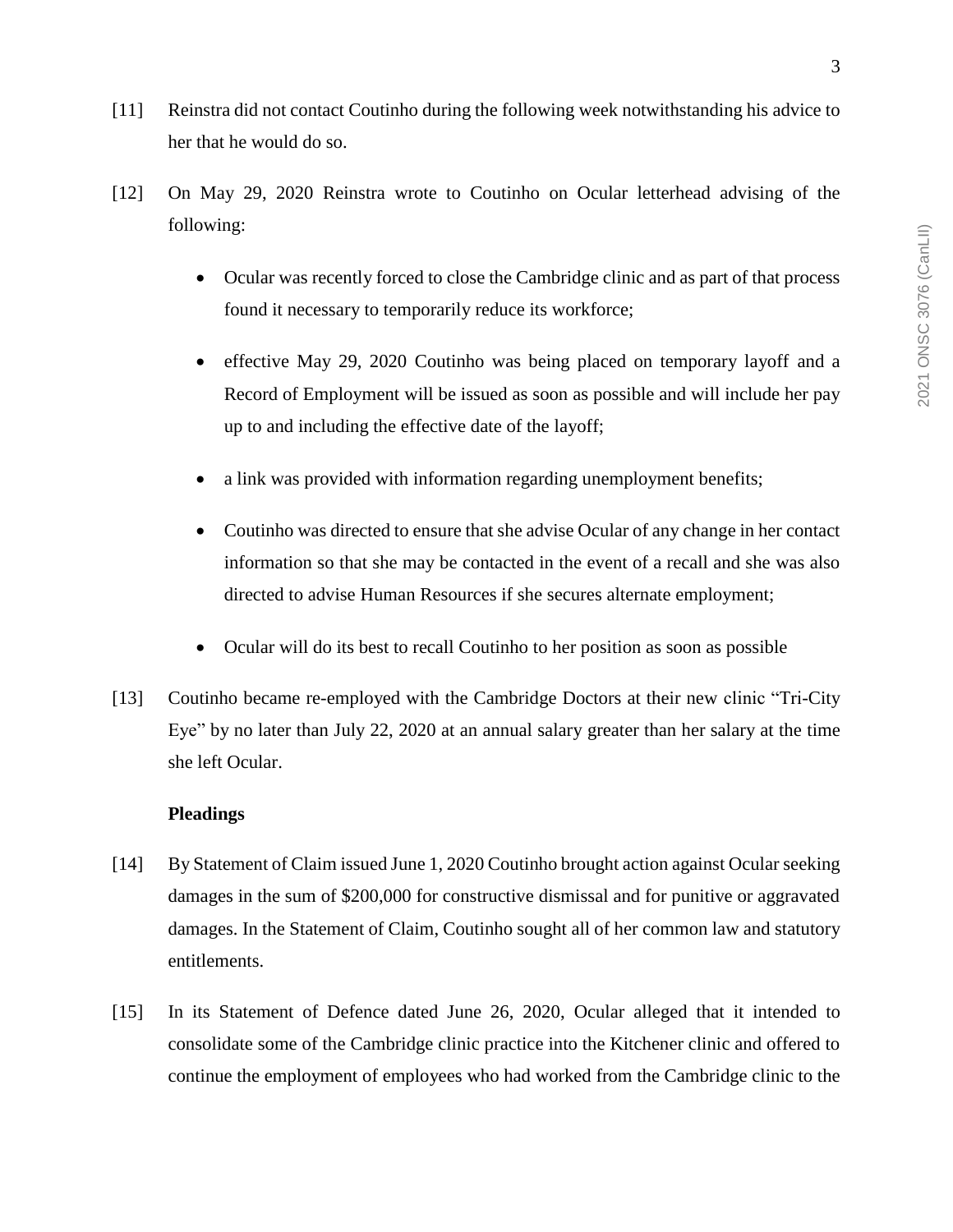- [16] Ocular pleaded that, pursuant to O. Reg 228/20: *Infectious Disease Emergency Leave* under the *Employment Standards Act, 2000,* S.O. 2000, c.41, Coutinho was deemed to be on emergency leave and the temporary elimination of her employment duties and work hours did not constitute a constructive dismissal.
- [17] Ocular pleaded further that Coutinho unilaterally terminated her employment and was deemed to have resigned.
- [18] Ocular pleaded further, or in the alternative, that if Coutinho was constructively dismissed on May 29, 2020 Ocular had just cause to terminate her employment.
- [19] Ocular pleaded that when Coutinho was asked on May 1, 2020 to provide employment hours for all hourly employees working at the Cambridge clinic for the prior two weeks she submitted falsified information respecting the hours and had done so at the request of one of the Cambridge Doctors.
- [20] Furthermore, Ocular pleaded that Coutinho, in breach of her duties to it, had disclosed confidential and proprietary information to others, including the Cambridge Doctors. Ocular pleaded that Coutinho, while employed by it, was employed directly by the Cambridge Doctors, thereby breaching her employment contract and duties owed to Ocular.
- [21] In her Reply Coutinho denied that nothing in the *Employment Standards Act* or any regulation thereunder derogates from her rights at common law.
- [22] Coutinho also pleaded that she advised Reinstra that, prior to providing staff hours for the previous two weeks in the Cambridge clinic, she had been told by Desai and Alangh to send in the total hours because they and Ocular had applied for the employees' subsidy and the employees had been paid their full salaries. She plead that at no time prior to the service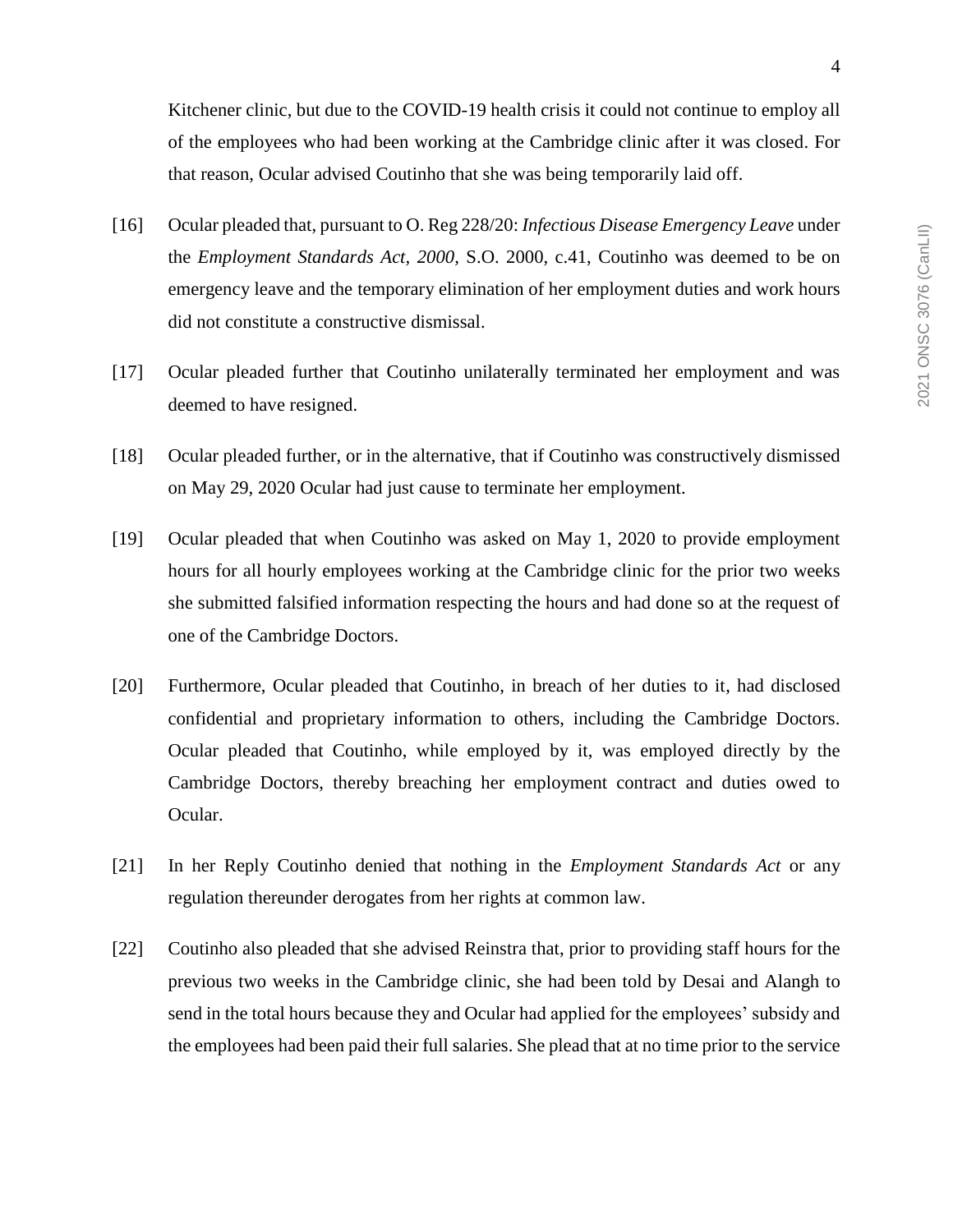of the Statement of Defence did Ocular allege that she had falsified hours or records or engaged in any fraudulent conduct.

# **Defendant's Motion for Summary Judgment**

- [23] By Amended Notice of Motion dated January 29, 2020 Ocular moved for summary judgment on the grounds that:
	- (a) pursuant to O. Reg 228/20: *Infectious Disease Emergency Leave* under the *Employment Standards Act* Coutinho was deemed to be on emergency leave and the temporary elimination of her employment duties and work hours did not constitute constructive dismissal;
	- (b) as Coutinho's was not constructively dismissed as she was deemed to be on infectious disease emergency leave, she has no cause of action against Ocular;
	- (c) furthermore, or in the alternative, Coutinho has fully mitigated any damages that she may have incurred through her prompt re-employment.

# **Principles Governing Motions for Summary Judgment**

- [24] The principles governing motions for summary judgment are well known.
- [25] Rule 20.04(2)(a) of the *Rules of Civil Procedure* provides that the Court shall grant summary judgment if it is satisfied that there is no genuine issue requiring a trial. This will be the case where the summary judgment motion process provides the court with the evidence required to fairly and justly adjudicate the dispute and is a timely, affordable and proportional procedure.
- [26] If the court finds that there are genuine issues requiring a trial and the record on the motion is insufficient to permit the determination of the genuine issues requiring a trial, it must consider whether the issues can be decided using the fact-finding resources available under subrules 20.04(2.1) and (2.2).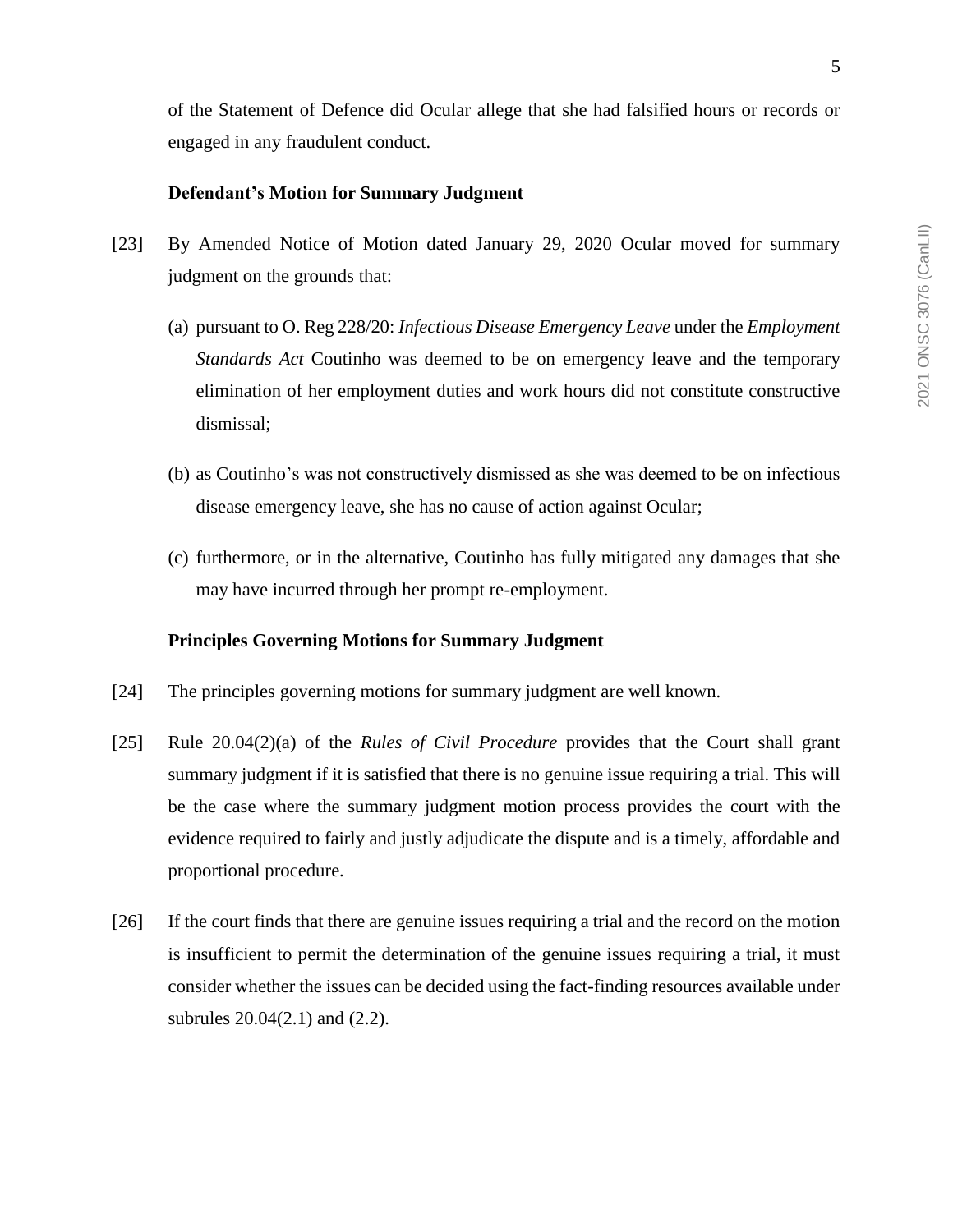[27] The party responding to a motion for summary judgment is required to put its "best foot forward" and the court is entitled to assume that the evidence led on the motion for summary judgment will be the evidence at trial.

#### **Defence based on O. Reg. 228/20** *Infectious Disease Emergency Leave*

**(a) O. Reg 228/20** 

- [28] On May 29, 2020 the Ontario Government made O. Reg. 228/20 *Infectious Disease Emergency Leave* (the "IDEL Regulation"). The rules in the IDEL Regulation were stated to apply during the "COVID-19 period" which was initially from March 1 to July 3, 2020
- [29] The pertinent provisions of the IDEL Regulation which were in effect on May 29, 2020 are as follows:

4. (1) For the purposes of subclause 50.1 (1.1) (b) (vii) of the Act, the following reason is prescribed:

1. The employee's hours of work are temporarily reduced or eliminated by the employer for reasons related to the designated infectious disease.

(2) An employee who does not perform the duties of his or her position because of the reason set out in paragraph 1 of subsection (1) is deemed to be on infectious disease emergency leave under section 50.1 of the Act in respect of any time during the COVID-19 period that the employee does not perform such duties because of that reason.

6. (1) An employee whose hours of work are temporarily reduced or eliminated by the employer, or whose wages are temporarily reduced by the employer, for reasons related to the designated infectious disease during the COVID-19 period is exempt from the application of sections 56 and 63 of the Act for the purposes of determining whether the employee has been laid off, and the employee shall not be considered to be laid off under those sections, other than under clause 63 (1) (d) of the Act.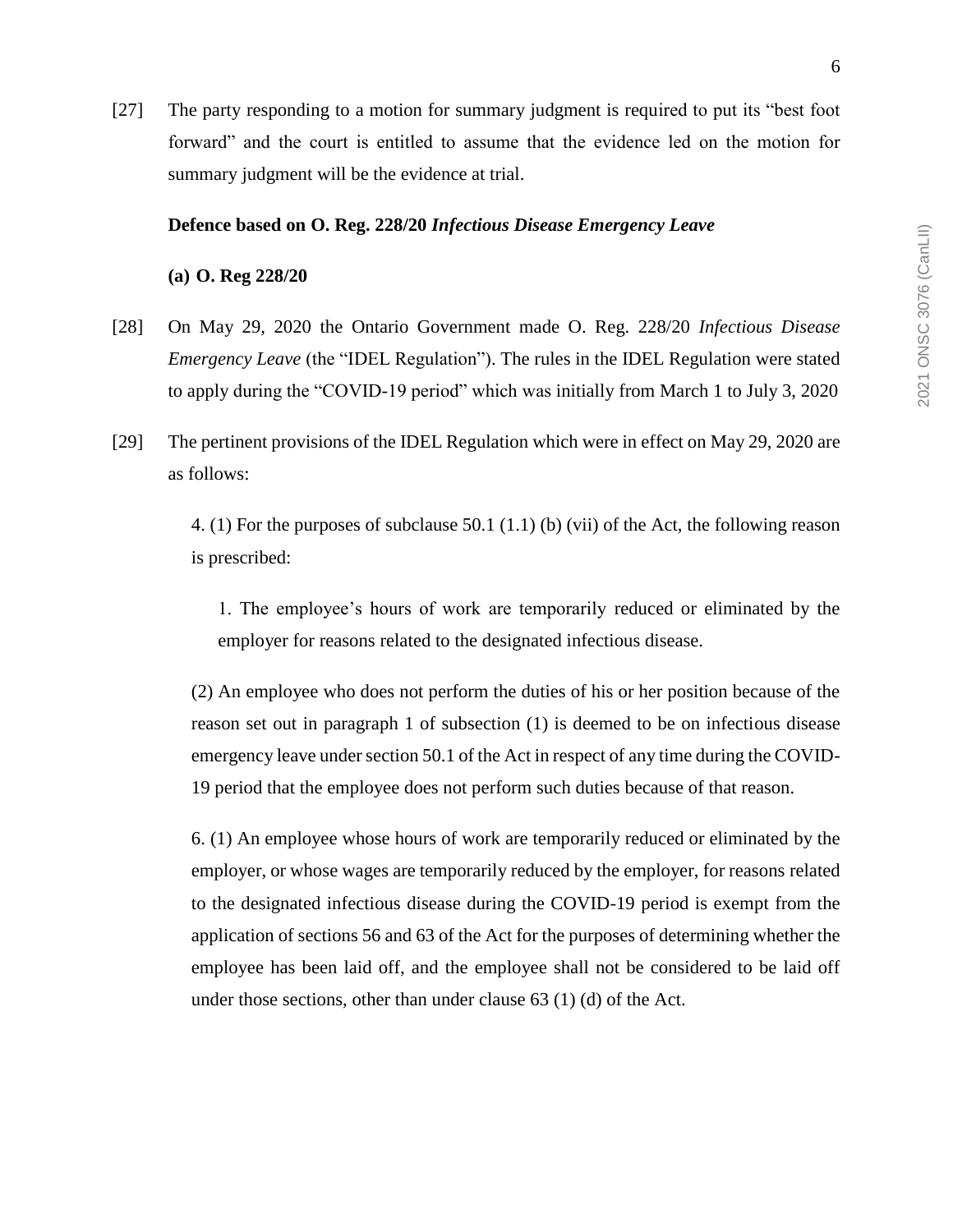(2) Subsection (1) does not apply to an employee whose employment was terminated under clause 56 (1) (c) of the Act or severed under clause 63 (1) (c) of the Act before May 29, 2020.

7. (1) The following does not constitute constructive dismissal if it occurred during the COVID-19 period:

1. A temporary reduction or elimination of an employee's hours of work by the employer for reasons related to the designated infectious disease.

2. A temporary reduction in an employee's wages by the employer for reasons related to the designated infectious disease.

(2) Subsection (1) does not apply to an employee whose employment was terminated under clause 56 (1) (b) of the Act or severed under clause 63 (1) (b) of the Act before May 29, 2020.

- [30] In summary, the IDEL Regulation provided for five conditions to be satisfied for the rules under the Regulation to apply, as follows:
	- 1. The employee is not represented by a trade union;
	- 2. The employee is subject to a temporary reduction or elimination in hours of work and/or wages;
	- 3. It must be the employer that temporarily reduces or eliminates the employees' hours of work and/or wages;
	- 4. The temporary reduction of elimination of the employees' hours of work and/or wages must have occurred for reasons related to COVID-19;
	- 5. The above four conditions must occur during the defined COVID-19 period,
	- **(b) Positions of the parties**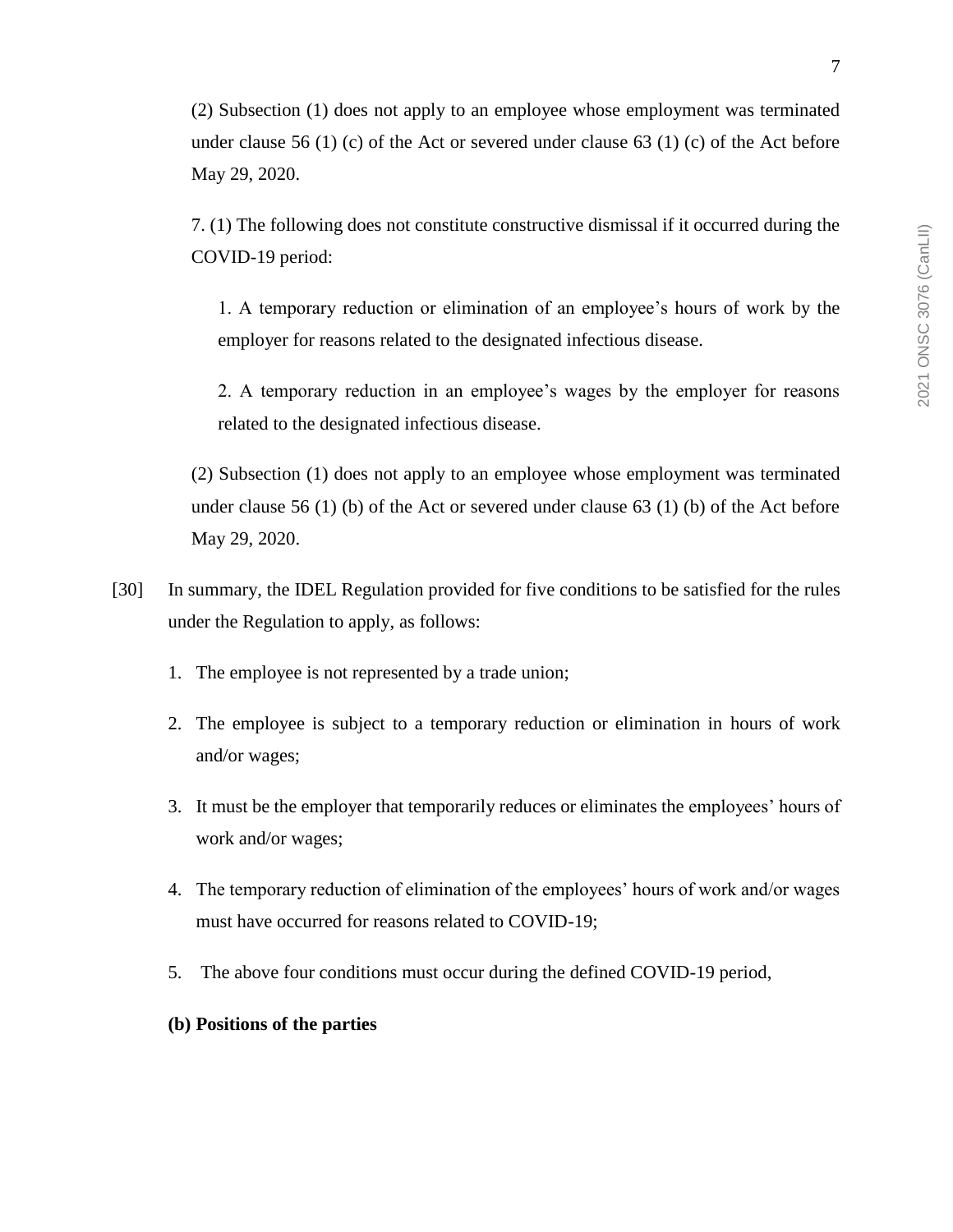- [31] Ocular takes the position that Coutinho's hours of work were temporarily reduced or eliminated for "reasons related" to COVID-19 and she was therefore deemed to be on infectious disease emergency leave. It says that it closed the Cambridge clinic due to legitimate concerns on its part that the Cambridge Doctors were not complying with physical distancing guidelines, which in turn resulted in the elimination of Coutinho's hours of work. As was the case with the other office manager at Cambridge, Ocular was unable to schedule Coutinho to work at the Kitchener clinic as there were already two office managers employed there.
- [32] Ocular takes the further position that, pursuant to 7(1) of the IDEL Regulation, the temporary reduction or elimination of Coutinho's hours of work did not constitute a constructive dismissal and therefore she has no cause of action against it for constructive dismissal.
- [33] Coutinho takes the position that her hours of work were not temporarily reduced or eliminated for "reasons related" to COVID-19 but rather the Cambridge clinic was closed by Ocular and her hours consequently eliminated due solely to the business dispute between the Weinstein, Reinstra and Ocular and the Cambridge Doctors.
- [34] Moreover, Coutinho takes the position that the IDEL Regulation does not affect her common law right to pursue a civil claim against Ocular for constructive dismissal.

## **(c) Analysis**

- [35] It is not necessary for me to determine whether Coutinho's hours of work were eliminated for "reasons related" to COVID-19 as I find that there is no genuine issue requiring a trial with respect to Ocular's defence that it is relieved of liability to Coutinho for constructive dismissal by the IDEL Regulation.
- [36] I find, for the reasons that follow, that the IDEL Regulation does not affect Coutinho's right to pursue a civil claim for constructive dismissal against Ocular at common law.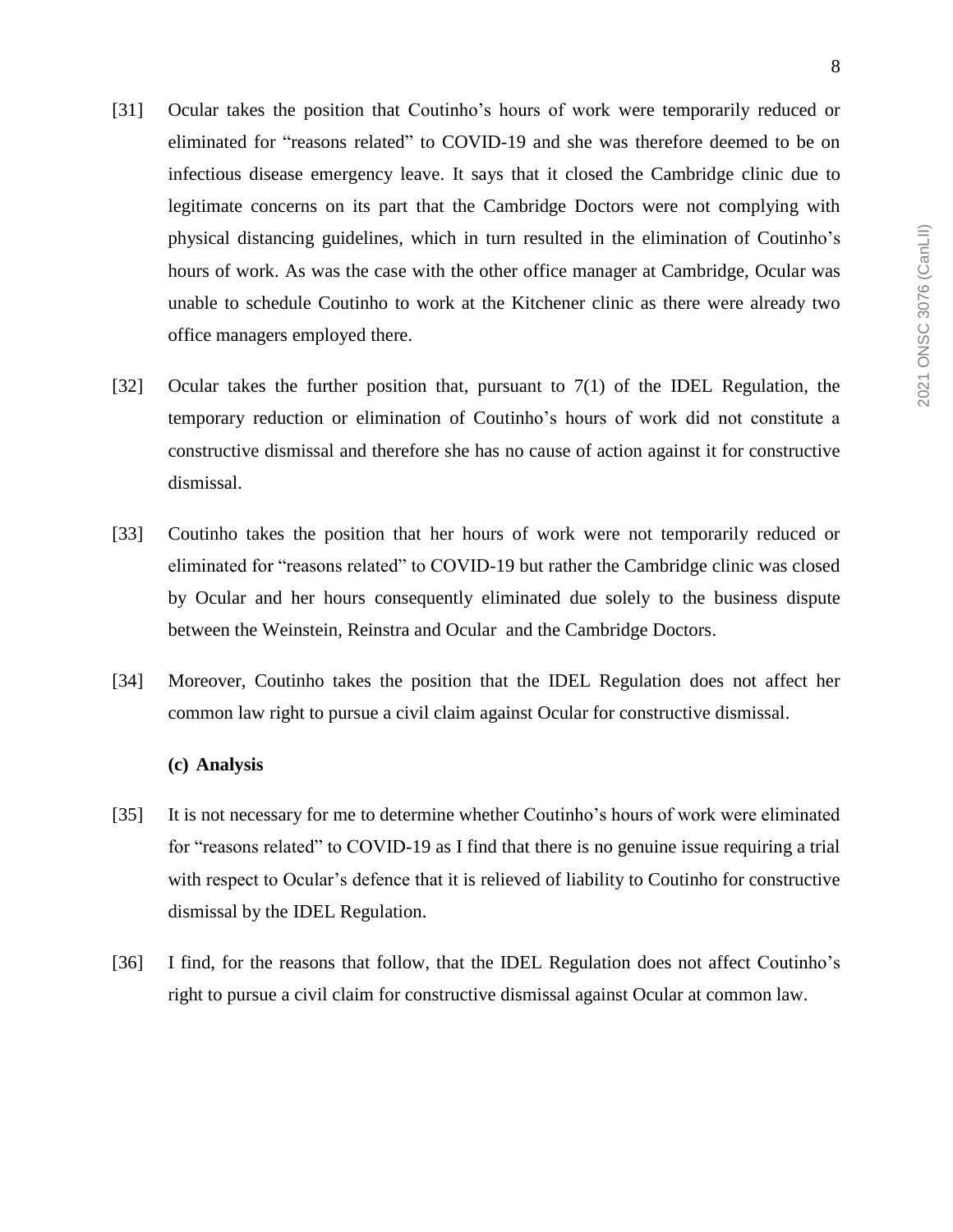- [37] Counsel advised that they have been unable to find any reported case interpreting or considering the IDEL Regulation. I likewise have been unable to find any such reported case in my research.
- [38] The starting point for the analysis is section 8(1) of the *Employment Standards Act, 2000* (the ESA") which provides as follows:

8 (1) Subject to section 97, no civil remedy of an employee against his or her employer is affected by this Act.

- [39] Section 97 of the ESA has no application to the circumstances of the case at bar. Subsection (2) provides that an employee who files a complaint under the ESA alleging an entitlement to termination pay or severance pay may not commence a civil proceeding for wrongful dismissal if the complaint and the proceeding would relate to the same termination or severance of employment.
- [40] There is no evidence that Coutinho filed a complaint against Ocular under the ESA alleging an entitlement to termination or severance pay.
- [41] Ms. Allen for Ocular argues that, given the unprecedented emergency brought on by the global COVID-19 pandemic and the severity of its impact on employers and employees in Ontario, section 7 of the IDEL Regulation, which deems a temporary layoff by an employer for reasons related to COVID-19 not to constitute a constructive dismissal, ought to be interpreted to apply to not only constructive dismissals for the purposes of the ESA, but also at common law.
- [42] In the case of *Bristol-Myers Squibb v. Canada (Attorney-General*, 2005 SCC 26 (S.C.C.) Binnie, J., writing for the majority, citing Dreidger, *Construction of Statutes* (2nd ed. 1983) observed at para. 38 that

…in the case of regulations, attention must be paid to the terms of the enabling statute:

It is not enough to ascertain the meaning of a regulation when read in light of its own object and the facts surrounding its making; it is also necessary to read the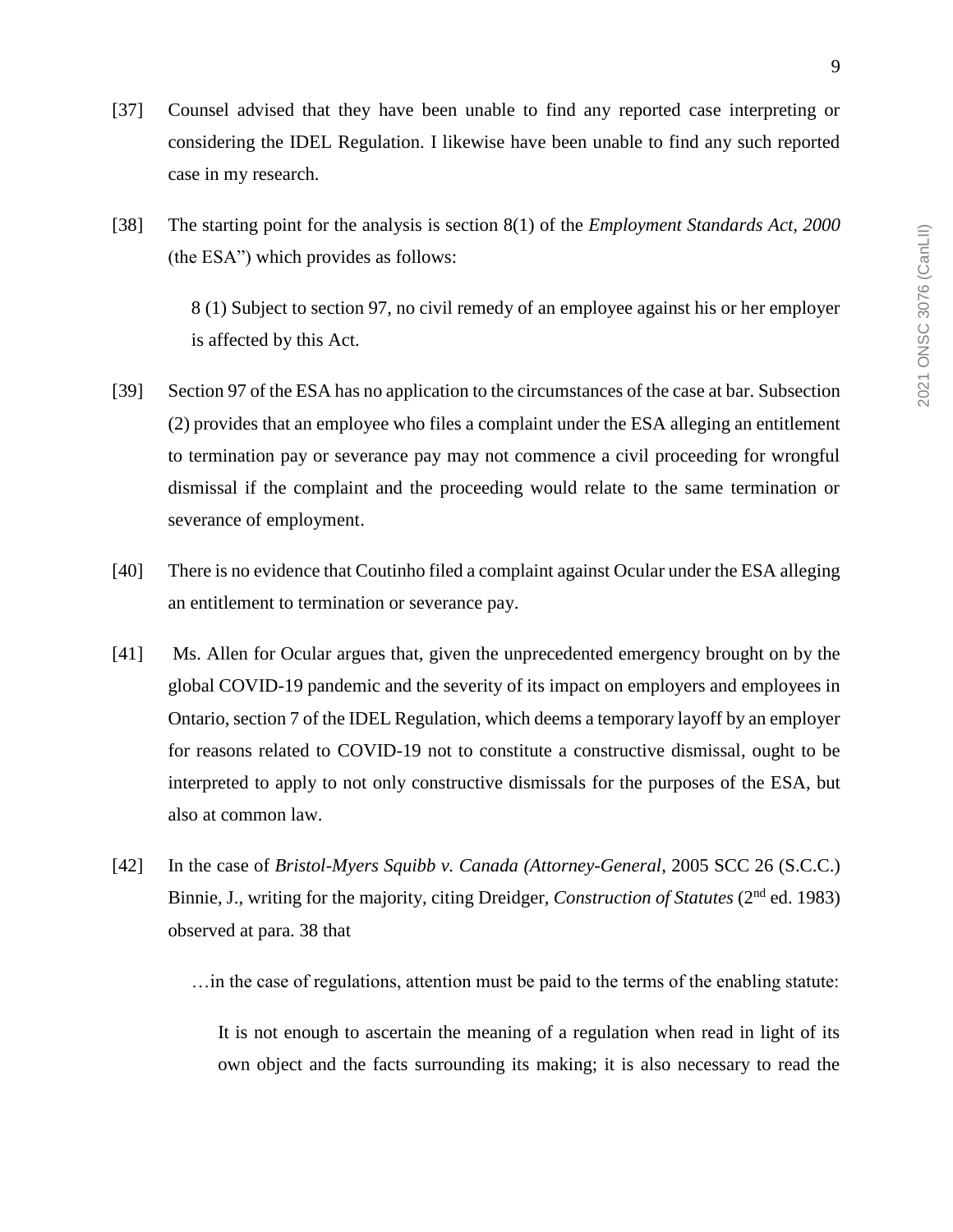intent of the statute transcends and governs the intent of the regulation. (Elmer A. Dreidger, *Construction of Statutes* (2nd ed.1983), at p. 247)

This point is significant. The scope of the regulation is constrained by its enabling legislation. Thus, one cannot simply interpret a regulation the same way one would a statutory provision.

- [43] In my view, the scope of s. 7 deeming a temporary lay-off for reasons related to COVID-19 to not constitute a constructive dismissal is constrained by s. 8(1) of the ESA. It is not possible to reconcile the interpretation of the IDEL Regulation urged by Ocular with the section of the statute which unequivocally provides that an employee's civil remedy against her/his employee shall not be affected by any provision of the Act.
- [44] The fact that s. 7 of the IDEL Regulation may not be interpreted so as to take away an employee's right of action at common law against her/his employer for constructive dismissal is reinforced by the online publication of the Ontario Ministry of Labour, Training and Skills Development (the "Ministry"), cited by Ocular in its Factum, entitled *"Your Guide to the Employment Standards Act: temporary changes to ESA rules"* https://www.ontario.ca/document/your-guide-employment-standards-act-0/covid-19 temporary-changes-esa-rules (the "Ministry Guide").
- [45] In the section entitled "Overview" at page 1 the Ministry Guide states that on May 29, 2020 the government made a regulation under the ESA in response to COVID-19. During the COVID-19 period, a non-unionized employee is "deemed" on a job-protected infectious disease emergency leave if their employer has temporarily reduced or eliminated their hours of work because of COVID-19.
- [46] Under the heading "Constructive dismissal" on page 4 the Ministry Guide stated as follows: O. Reg. 228/20 establishes that there is no constructive dismissal under the ESA where a non-unionized employee's wages or hours of work are temporarily reduced or temporarily eliminated by their employer for reasons related to COVID-19 from March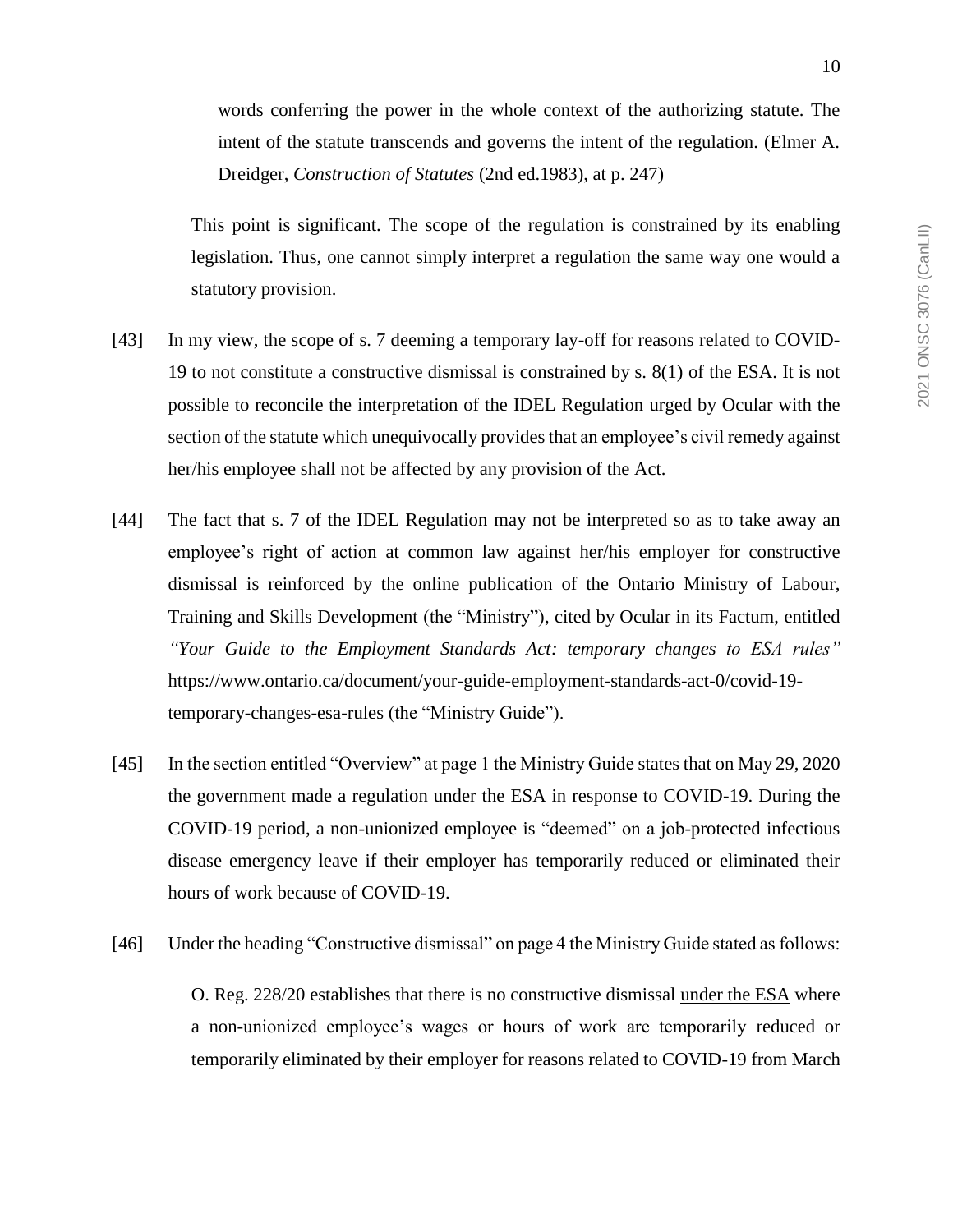1, 2020 to July 3, 2021. This rule does not apply where the termination or severance resulted from a constructive dismissal that occurred before May 29, 2020. For a termination or severance resulting from a constructive dismissal to occur before May 29, 2020, it means the employee must have been constructively dismissed and quit their employment within a reasonable timeframe, all prior to May 29, 2020.

For a discussion of each of the conditions that must be met in order for this rule to apply, please see Conditions for O. Reg. 228/20 temporary layoff and constructive dismissal rules to apply.

These rules affect only what constitutes a constructive dismissal under the ESA. These rules do not address what constitutes a constructive dismissal at common law.

(underlining added)

- [47] In my view, in reviewing the purpose of the IDEL Regulation the court can consider not only the wording of the regulation itself but also extrinsic evidence such as the Ministry Guide.
- [48] The entitlement of the court to consider such extrinsic evidence in interpreting subordinate legislation was made clear by the decision of the Alberta Court of Appeal in *Heppner v. Alberta (Ministry of Environment)* [1977] A.J. No. 523 (Alta C.A.). Lieberman, J.A., writing for the panel stated as follows at para. 34:

One further aspect involved in reviewing the purpose of subordinate legislation must be examined and that is what evidence a court can consider in coming to its decision. Is a court restricted to the order in council itself, or can "extrinsic" evidence be examined? This question was considered by the Ontario Court of Appeal in *LaRush v. Metropolitan Toronto & Region Conservation Authority*, [1968] 1 O.R. 300, 66 D.L.R. (2d) 310. In that case the court was examining the purpose which caused the Authority to expropriate a certain parcel of land, and it was argued by counsel for the Authority that certain documents and the testimony of officers of the Authority could not be considered in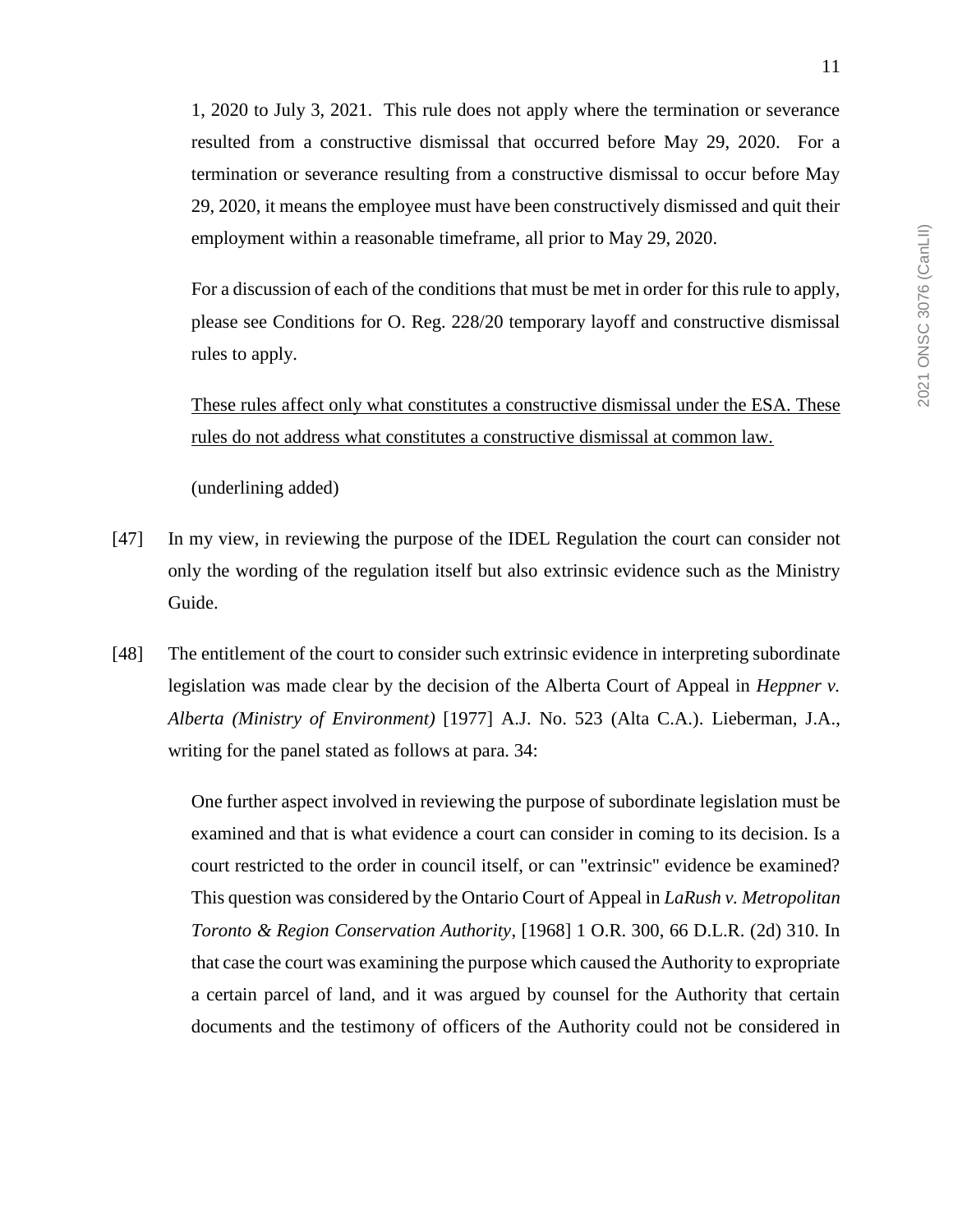determining the purpose behind the expropriation. Aylesworth J.A., in delivering the unanimous judgment of the court, said at pp. 316-17:

Appellant, as I understand it, contends that none of these documents with the single exception of the appellant's resolution to submit the scheme to the Minister may be looked at and that the evidence of Mr. Higgs called as a witness at the trial by appellant cannot be looked at to ascertain the purpose of the acquisition of respondent's lands. The learned trial Judge thought he could consider these matters and I emphatically agree. The documents themselves are the appellant's own records of appellant's proceedings and of the action taken by it. The contents of these documents and anything which necessarily follows from a consideration of their contents bears in the most direct way upon the question of appellant's real purpose. Again that real purpose properly may be tested in the light of the evidence of Mr. Higgs as to the need or the lack of it to acquire respondent's lands for any purpose of conservation of natural resources; Mr. Higgs was well qualified to speak on matters of conservation and more particularly on such matters as affecting respondent's lands and the surrounding area; he was appellant's own witness. The admissibility of the documents and of the evidence of Mr. Higgs seems so clear as not to require authority.

The learned justice of appeal then goes on to cite numerous cases as authority for the proposition he has stated.

- [49] Although it is not binding on the court, the Ministry Guide is of assistance by offering insight into the Ministry's intention in promulgating the provisions of the IDEL Regulation respecting constructive dismissal, including the stipulation that they do not affect an employee's common law right to advance a civil claim of constructive dismissal, a position which is consistent with s. 8(1) of the ESA.
- [50] It is well-established that "at common law, an employer has no right to lay off an employee and that absent an agreement to the contrary, a unilateral layoff by an employer is a substantial change in the employee's employment, and would be a constructive dismissal"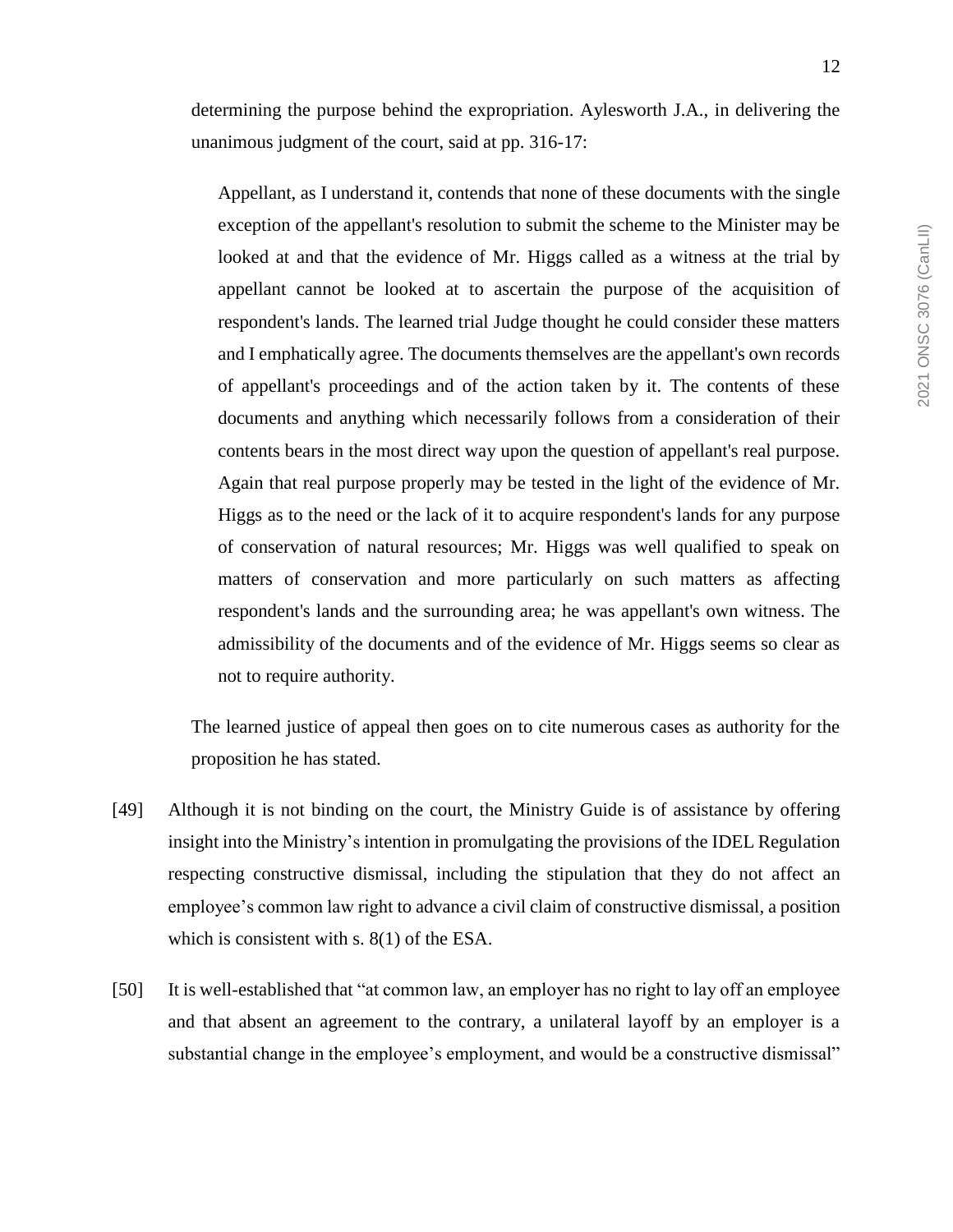as stated in *Elsegood v. Cambridge Spring Service 2002 Ltd.,* 2011 ONCA O.J. No. 6095 (C.A.) at para. 14.

- [51] Ms. Allen for Ocular submits that Coutinho's placement on temporary layoff on May 29, 2020 did not constitute a constructive dismissal because she did not make inquiries of Ocular as to when she might be called back to work prior to commencing the action on June 1, 2020, just two business days following Mr. Reinstra's letter giving notice of the layoff.
- [52] I am unable to accept this submission.
- [53] The Court of Appeal in *McGuinty v. 1845035 Ontario Inc.,* 2020 ONCA 816 (C.A.) confirmed at para. 24 that when an employee has been constructively dismissed

the employee has an election to make — whether to continue to work, and so accept the single breach/course of conduct, or to treat that breach/conduct as bringing the contract to an end and sue for constructive dismissal. A claim that the employee has condoned a breach or course of conduct is a defence to a claim of constructive dismissal and the burden is on the employer to establish it.

- [54] No authority was cited by Ocular for the proposition that, following a unilateral imposition of a layoff by the employer, an employee is under an obligation to make inquiries of the employer as to when she/he may be called back to work as a precondition to bringing an action for constructive dismissal.
- [55] In my view Coutinho was entitled to treat Ocular's unilateral imposition of the layoff as bringing the contract of employment to an end and had the immediate right to sue for constructive dismissal.
- [56] In my view the written notice by Ocular on May 29, 2020 to Coutinho that she was being laid off without pay constituted a constructive dismissal and Coutinho was not barred by the IDEL Regulation from bringing an action against Ocular at common law as a result.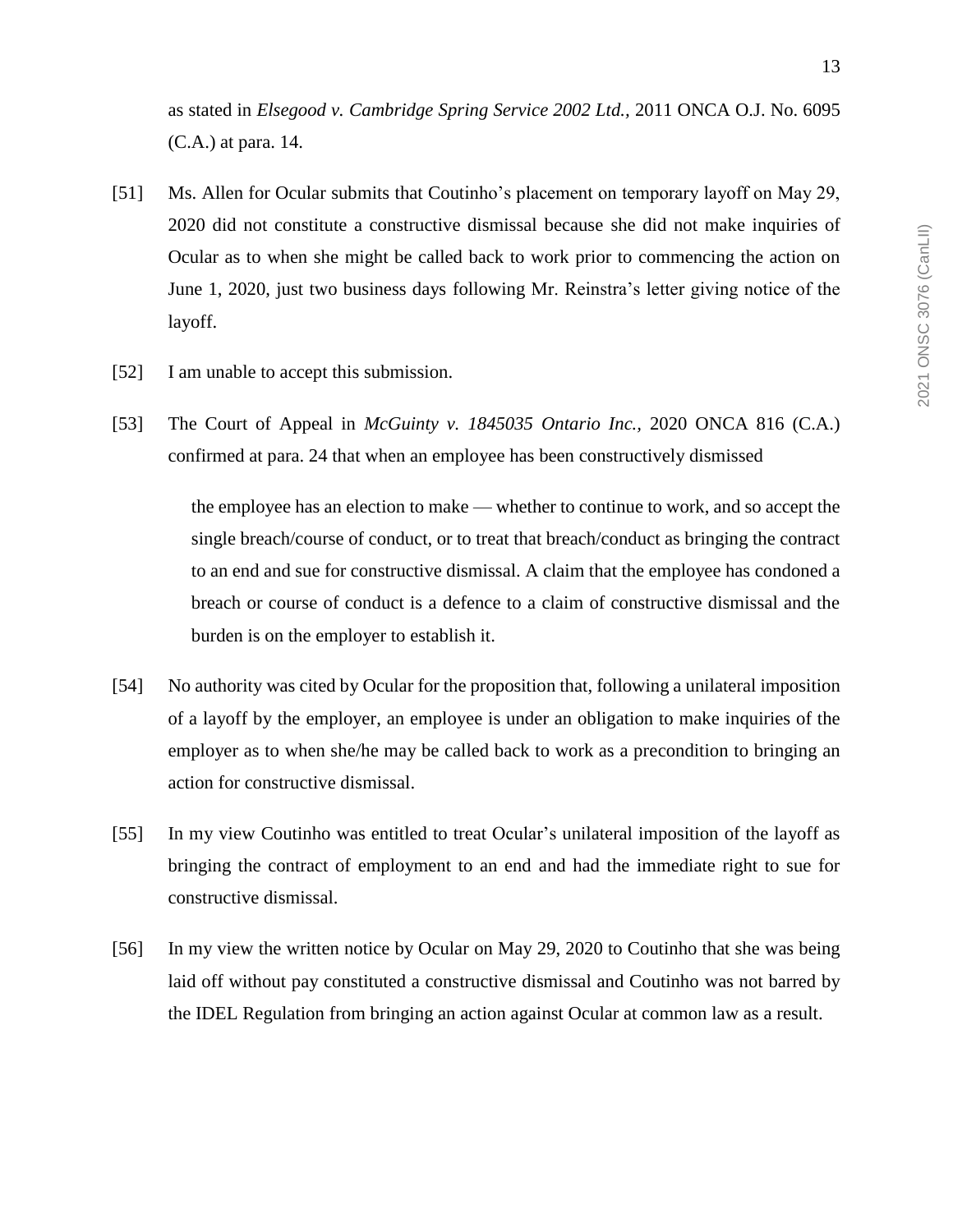- [57] As noted above, the final basis of Ocular's motion for summary judgment is the allegation that Coutinho has fully mitigated any damages that she may have incurred upon her reemployment by Tri-City Eye on July 22, 2020.
- [58] This submission can be readily addressed.
- [59] Coutinho has acknowledged that she fully mitigated her common law damages by commencing employment with Tri-City Eye on July 22, 2020. However, she states that Ocular failed to comply with its duty under the ESA to pay her six weeks' salary as termination pay commensurate with her six years of service. Based upon her annual salary of \$52,900, Coutinho's termination pay entitlement comprised \$6,103.85.
- [60] In the case of *Brake v. PJ-M2R Restaurant Inc.,* 2017 ONCA 402 (C.A.) Gillese, J.A., writing for the panel, stated at para. 111:

Statutory entitlements are not damages. Ms. Brake was entitled to receive her statutory entitlements even if she secured a new full-time job the day after the Appellant terminated her employment. Therefore, the income that Ms. Brake earned during her statutory entitlement period is not subject to deduction as "mitigation income". In reaching this view, I adopt the reasons of the Divisional Court in *Boland v. APV Canada Inc.* (2005), 250 D.L.R. (4th) 376 (Ont. Div. Ct.).

- [61] Thus, although Coutinho fully mitigated her damages, she maintains her statutory entitlement to termination pay in the sum of \$6,103.85 arising from the constructive dismissal.
- [62] I find that there are no genuine issues requiring a trial respecting Ocular's defences that Coutinho's claim is barred by the IDEL Regulation and that she fully mitigated her loss.

## **Should summary judgment be granted in favour of the plaintiff?**

[63] Sub-rule 20.02(2)(a) of the *Rules of Civil Procedure* provides that the court shall grant summary judgment if the court is satisfied that there is no genuine issue requiring a trial with respect to a claim or defence.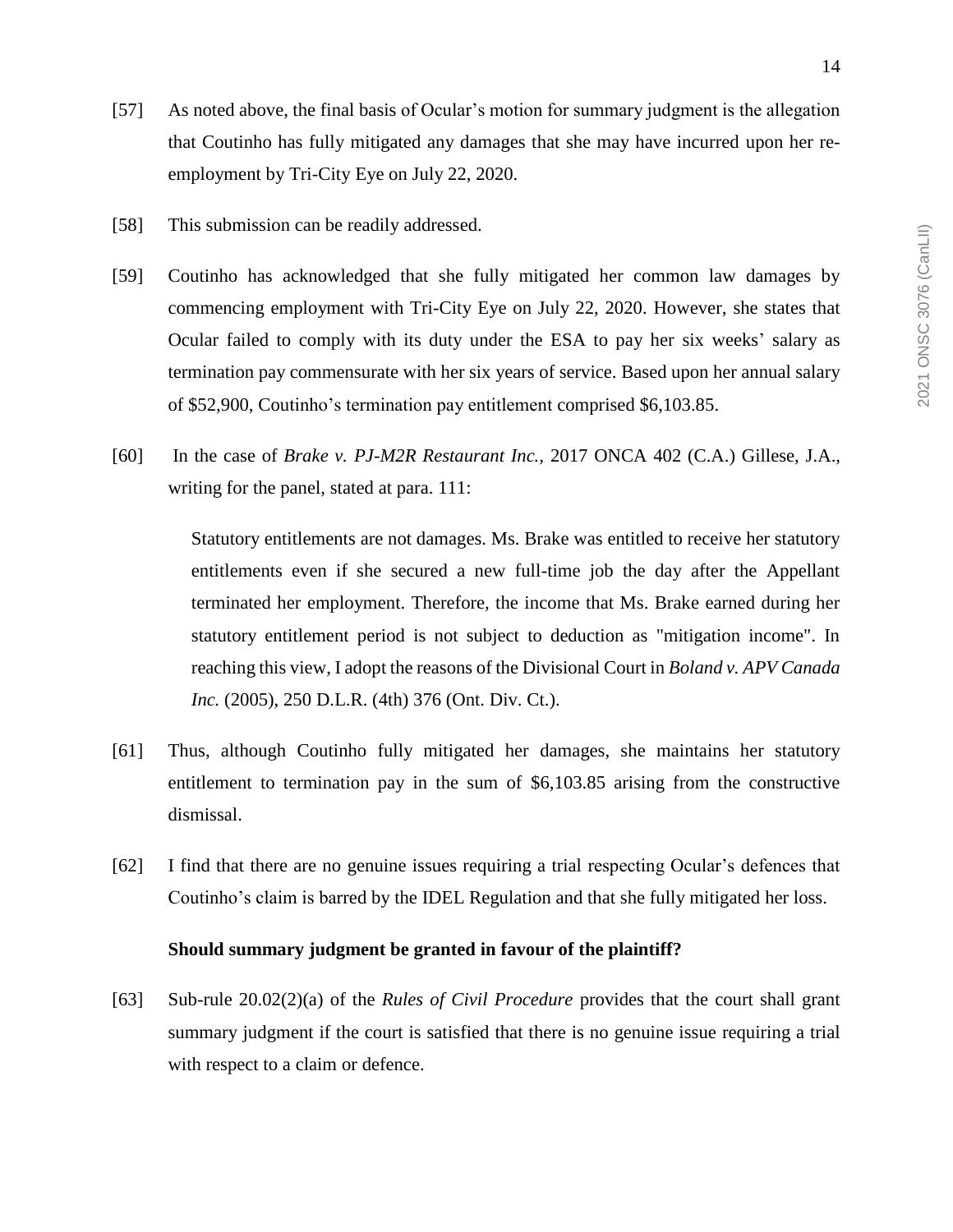- [64] Sub-rule 20.04(4) provides that where the court is satisfied that the only genuine issue is a question of law, the court may determine the question and grant judgment accordingly.
- [65] It is noted that Coutinho did not bring a cross-motion for summary judgment.
- [66] In the case of *Landrie v. Congregation of the Most Holy Redeemer*, 2004 PNSC 4008 Perell, J. held at paras. 50-51 that on a motion for summary judgment it is open to the court to dismiss the motion brought by the moving party and grant summary judgment to the responding party when it can decide the issue that is the subject matter of the motion for summary judgment, applying the principles of proportionality and sensible management of the court process.
- [67] I find that there is no basis to either of Ocular's defences relying on the IDEL Regulation and on a failure to mitigate.
- [68] The only remaining defences in Ocular's pleading are that:
	- (a) Coutinho was dismissed for cause based upon an allegations that she (i) provided falsified information in response to Reinstra's request on May 1, 2020 that she submit records of employee's hours for the previous two weeks; (ii) disclosed confidential and proprietary information to others, including the Cambridge Doctors; and (iii) became employed directly by the Cambridge Doctors while being employed by Ocular.
	- (b) Coutinho unilaterally terminated her employment and was deemed to have resigned.
- [69] Based upon my finding that Coutinho was constructively dismissed, I find that there is no genuine issue requiring a trial in reference to Ocular's defence that she unilaterally terminated her employment.
- [70] Coutinho addressed the allegation of cause respecting the falsification of information at paragraphs 50 to 57 of her Amended Affidavit responding to the motion for summary judgment.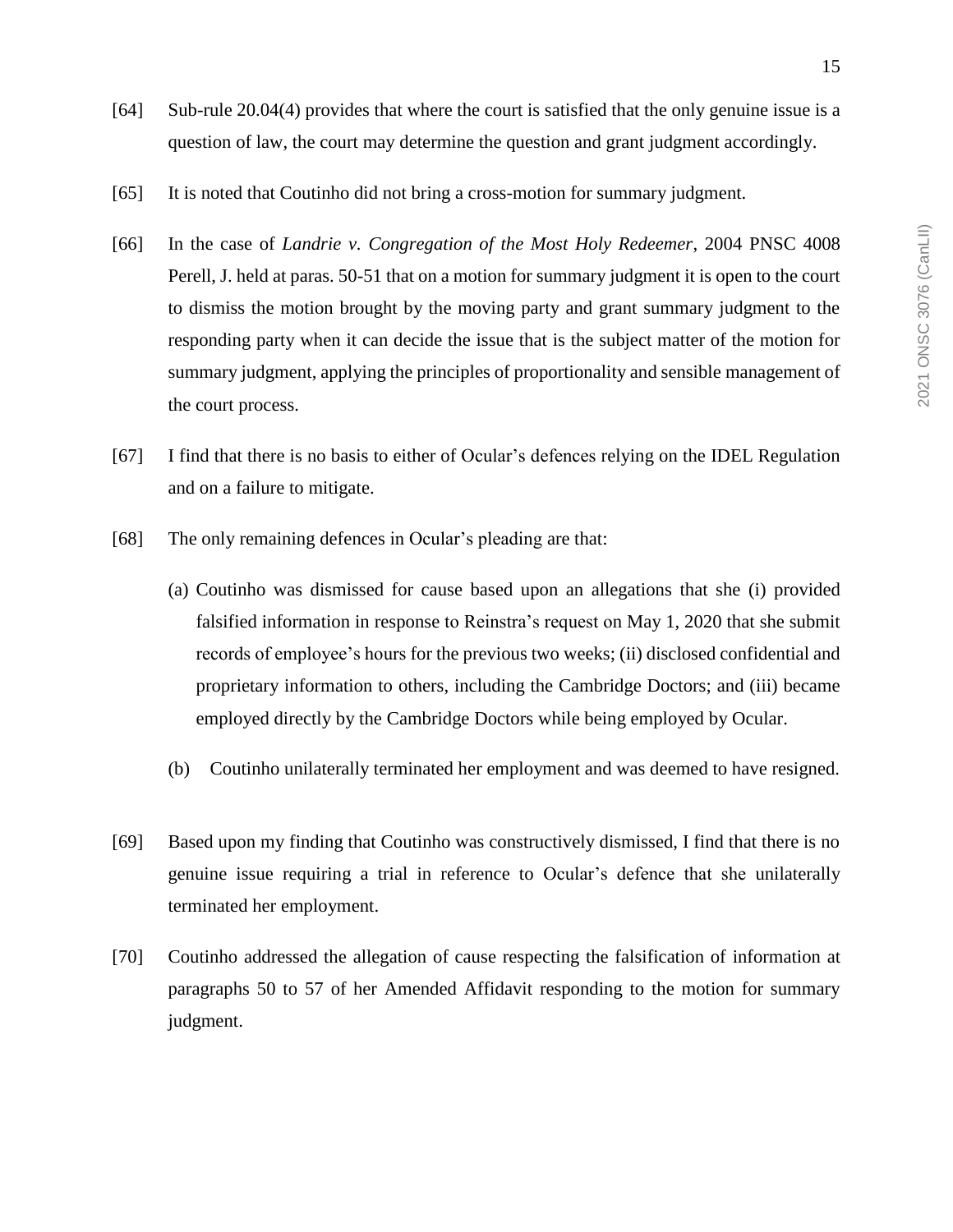[71] Although Ocular had the opportunity to address the issue of cause in reply, it chose not to do so. Weinstein deposed in his Reply Affidavit at para 32 as follows:

> "I am not providing a response to the comments made by Coutinho at paragraphs 50 to 57 of the Coutinho Affidavit as they bear no relevance to the matters in issue in the Summary Judgment motion."

[72] In my view the issue of whether Ocular had cause to dismiss Coutinho for alleged falsification of records, for disclosing confidential information, or for becoming employed by the Cambridge Doctors was not the subject matter of the motion for summary judgment. *Landrie v. Congregation* does not therefore support the granting of summary judgment to Coutinho in the absence of a cross-motion for summary judgment. I find that the summary judgment motion process does not provide the court with the evidence required to fairly and justly adjudicate the dispute respecting the issue of cause.

## **Disposition of the defendant's motion for summary judgment**

[73] For the reasons set forth above, the defendant's motion for summary judgment is dismissed.

### **Directions and Terms for Trial**

- [74] Sub-rule 20.05(1) provides that where summary judgment is refused or is granted only in part, the court may make an order specifying what material facts are not in dispute and defining the issues to be tried, and order that the action proceed to trial expeditiously. Subsection (2) provides that the court may give such directions or impose such terms as are just.
- [75] During submissions Mr. Konduros for Coutinho withdrew her claims for punitive or aggravated damages. Her remaining claim is relatively modest, consisting of a claim of statutory entitlement to termination pay in the sum of \$6,103.85.
- [76] I find that the following material facts are not in dispute:
	- (a) Ocular constructively dismissed Coutinho on May 29, 2020 by its letter of that date unilaterally imposing a layoff from her employment without pay;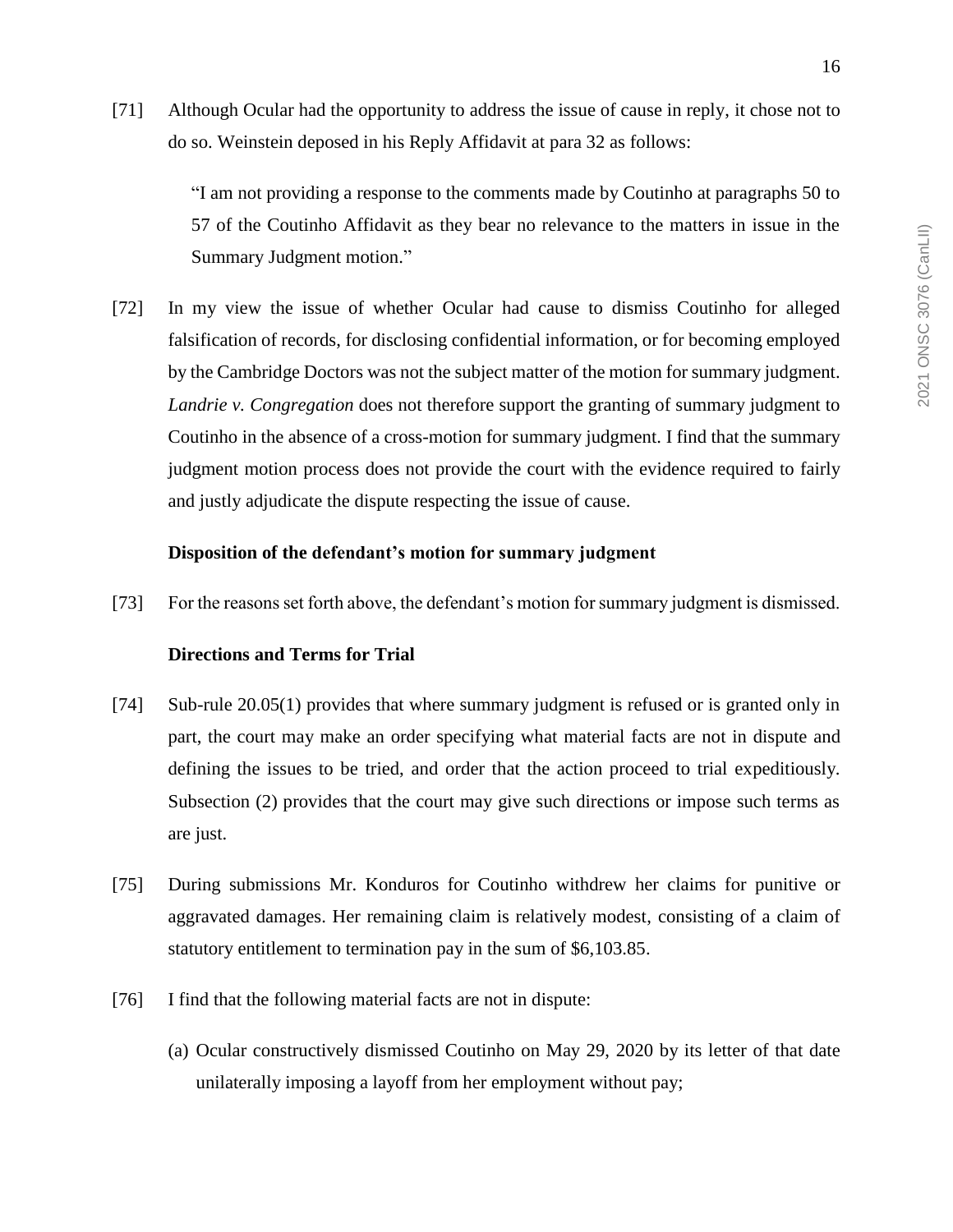- (b) Coutinho did not voluntarily terminate her employment with Ocular; and
- (c) Coutinho's statutory entitlement to termination pay, subject to determination of Ocular's defence of cause for termination, is the sum of \$6,103.85, plus pre-judgment interest.
- [77] The following are the sole issues for trial:
	- (a) Did Ocular have cause to dismiss Coutinho for allegedly falsifying records in reporting staff hours in response to the request of Mark Reinstra on May 1, 2020, disclosing confidential information of Ocular to others and/or becoming employed directly by the Cambridge Doctors while she was employed by Ocular?
	- (b) if so, was Ocular thereby relieved of the obligation to pay Coutinho termination pay pursuant to Part XV of the *Employment Standards Act, 2000*?
- [78] The following directions are given, and the following terms are imposed, with respect to the trial of the action:
	- (a) each party shall deliver, within 30 days hereof, an Affidavit of Documents limited to documents which are relevant to or bear on the issues specified above, together with copies of the documents referred to in Schedule A of their respective Affidavit of Documents;
	- (b) there shall be no further interlocutory motions, without leave, with the exception of a motion to transfer the action to the Small Claims Court;
	- (c) there shall be no oral discovery;
	- (d) the action shall be set down for trial by the plaintiff within 60 days hereof by serving a notice of readiness for pre-trial conference on the defendant and forthwith filing the notice with proof of service;
	- *(e)* the trial shall be conducted as a summary trial under rule 76.12 of the *Rules of Civil Procedure:*